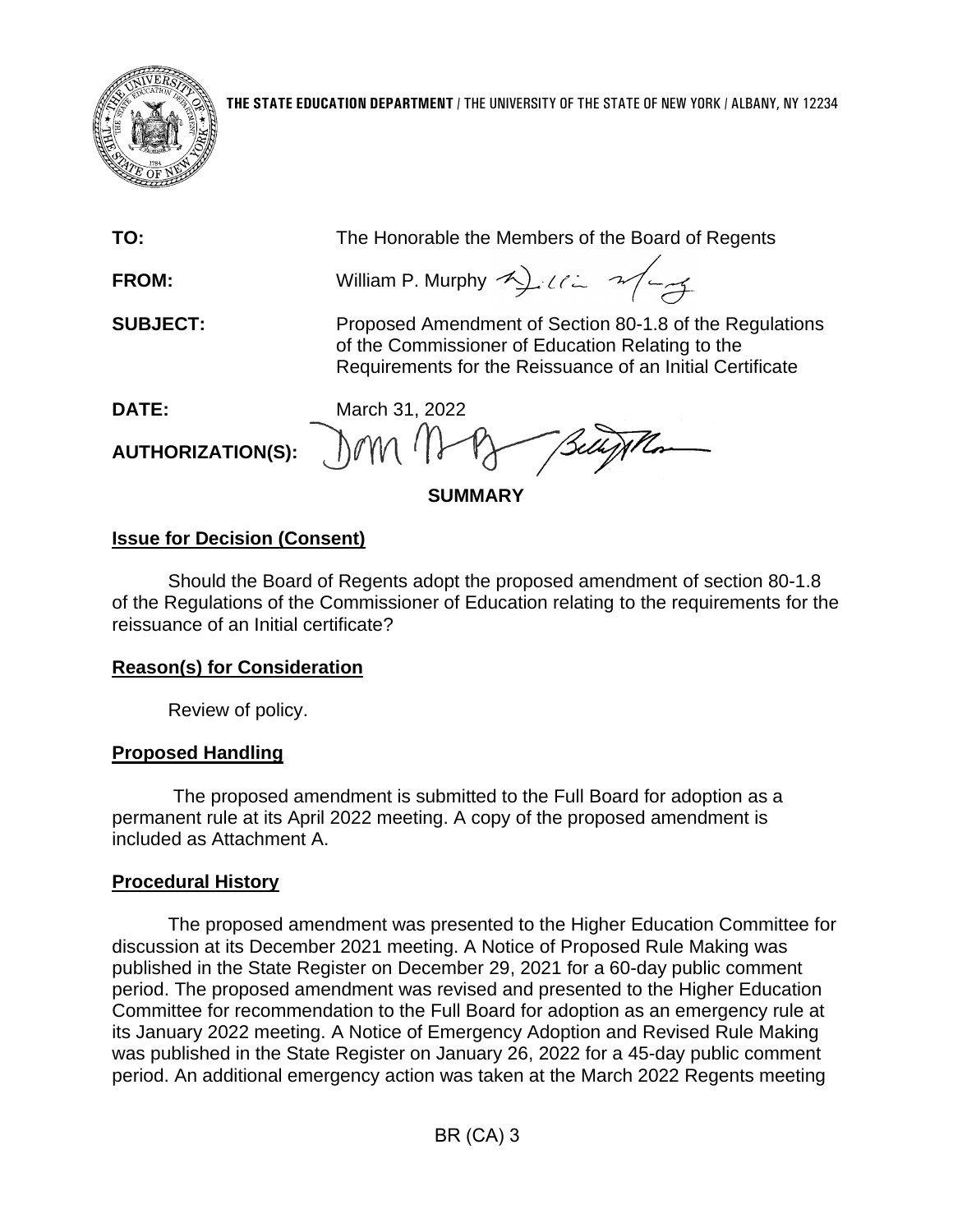to ensure that the emergency action taken at the January 2022 Regents meeting remained continuously in effect, effective April 11, 2022.

Following the 45-day public comment period required under the State Administrative Procedure Act, the Department received three comments on the proposed amendment. An Assessment of Public Comment is included (Attachment B). No changes to the proposed amendment are recommended at this time. A Notice of Adoption will be published in the State Register on April 27, 2022. Supporting materials are available upon request from the Secretary to the Board of Regents.

#### **Background Information**

The Initial certificate is an entry-level certificate for classroom teachers and school building leaders and is valid for five years. Initial certificate holders are expected to progress to a Professional certificate within the five-year period by completing all of the requirements for Professional certification. One of these requirements is the completion of three years of experience (or its equivalent). Some candidates, however, are unable to complete this requirement within the time frame.

The reissuance of an Initial certificate is available for classroom teachers and school building leaders who have not been able to complete at least three years of acceptable experience (or its equivalent) for the Professional certificate and is valid for five years. The two requirements for the reissuance are (8 NYCRR 80-1.8(a)):

- Pass the certification exam(s) in the area(s) required for the certificate sought, which must be taken within one year before or after the application date of the Initial Reissuance.
- Complete 50 clock hours of acceptable continuing teacher and leader education (CTLE) and/or professional learning within one year before or after the application date of the Initial Reissuance.

The requirement of 50 clock hours of CTLE and/or professional learning has proved to be an impediment to obtaining the reissuance of the Initial certificate in two respects. First, candidates who hold a valid or expired Initial certificate are not required to complete CTLE required by section 3006-a of the Education Law. Second, candidates with an expired Initial certificate do not have access to the same CTLE and professional learning opportunities as educators who are currently employed by school districts or Boards of Cooperative Educational Services (BOCES). Districts and BOCES provide opportunities for educators to complete professional learning, including CTLE, as part of their professional learning plans. Thus, candidates with an expired Initial certificate may need to seek other ways to complete CTLE or professional learning for the reissuance of their Initial certificate.

The Department is therefore proposing to remove the requirement that these candidates complete 50 clock hours of CTLE and/or professional learning to obtain a reissuance of their Initial certificate. These candidates would still be required to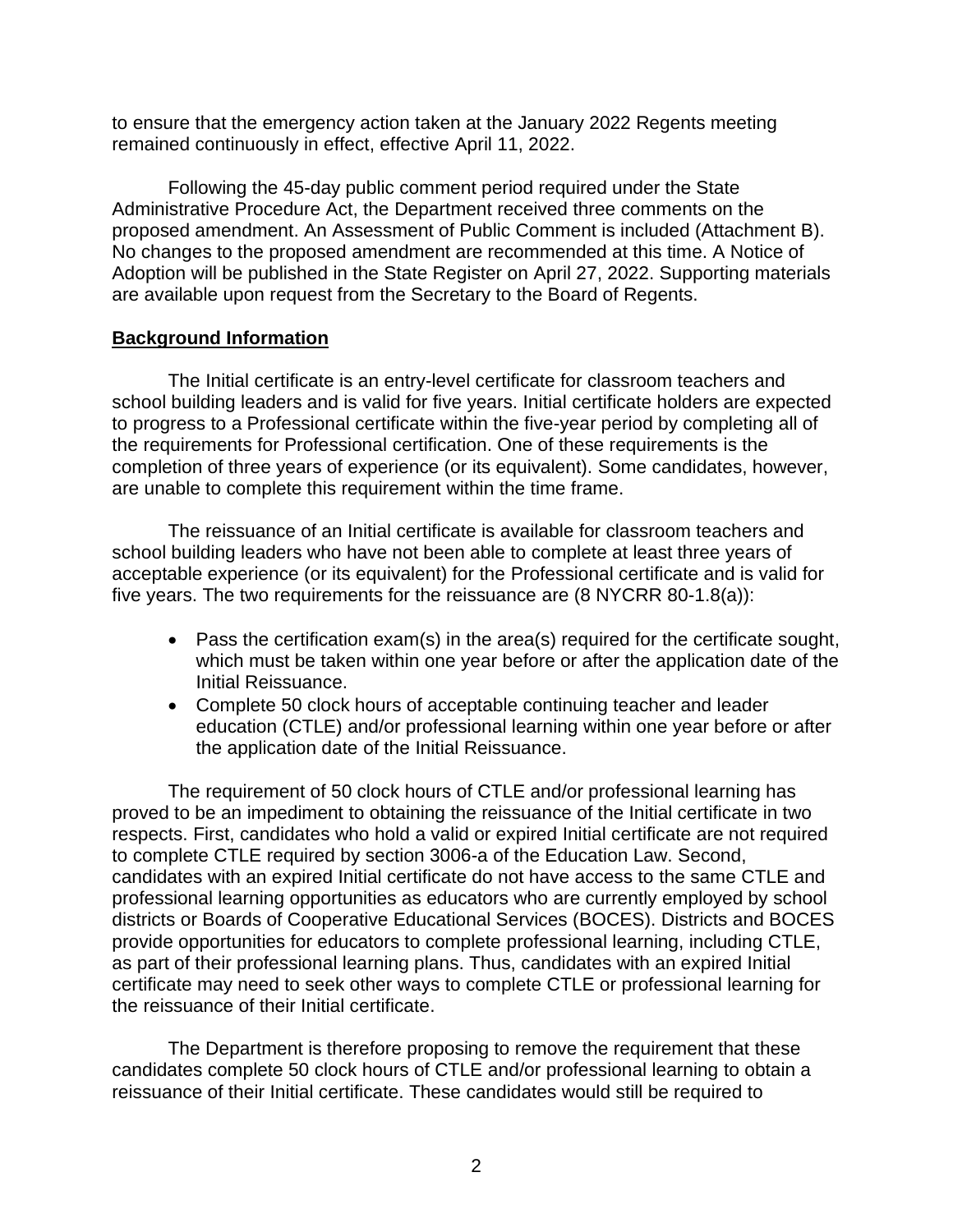demonstrate current content knowledge by passing the certification exam(s) in the area(s) required for the certificate sought.

In addition, the Department is proposing to add the school counselor assessment to the list of acceptable assessments that candidates must pass and take within one year before or after the application date of the Initial Reissuance. This assessment needs to be added because individuals who receive the Initial School Counselor certificate on or after February 2, 2023 would take this assessment for the reissuance of their Initial certificate.

### **Proposed Revisions**

At its December 2021 meeting, the Board of Regents permanently adopted regulatory amendments extending the validity period of the Emergency COVID-19 certificate from one year to two years. This extension gives candidates two years to take and pass the exams required for the certificate sought. Therefore, classroom teachers and school building leaders who obtain the Emergency COVID-19 Initial Reissuance certificate have two years to take and pass the certification exam(s) in the area(s) required for the reissuance of their Initial certificate. However, section 80-1.8 of the Commissioner's regulations only provides candidates one year before or after the submission of their application for the reissuance of the Initial certificate to take such certification exam(s).

The Department has learned that some candidates who received the Emergency COVID-19 Initial Reissuance certificate took the certification exam(s) in the area(s) required for the certificate sought more than one year after they submitted their application for the Initial Reissuance, but during the two-year validity period of their Emergency COVID-19 certificate.

To hold these candidates harmless, the Department is proposing to amend section 80-1.8 of the Commissioner's regulations to allow candidates to take the certification exam(s) in the area(s) required for the certificate sought during the validity period of the Emergency COVID-19 certificate, provided the Emergency COVID-19 certificate is held in the same certificate title of the reissuance sought. This proposal enables these candidates to take the required exam(s) during the full two-year validity period of the Emergency COVID-19 certificate.

## **Related Regents Items**

March 2022: [Proposed Amendment of Section 80-1.8 of the Regulations of the](https://www.regents.nysed.gov/common/regents/files/322brca5.pdf)  [Commissioner of Education Relating to the Requirements for the Reissuance of an](https://www.regents.nysed.gov/common/regents/files/322brca5.pdf)  [Initial Certificate](https://www.regents.nysed.gov/common/regents/files/322brca5.pdf) (https://www.regents.nysed.gov/common/regents/files/322brca5.pdf)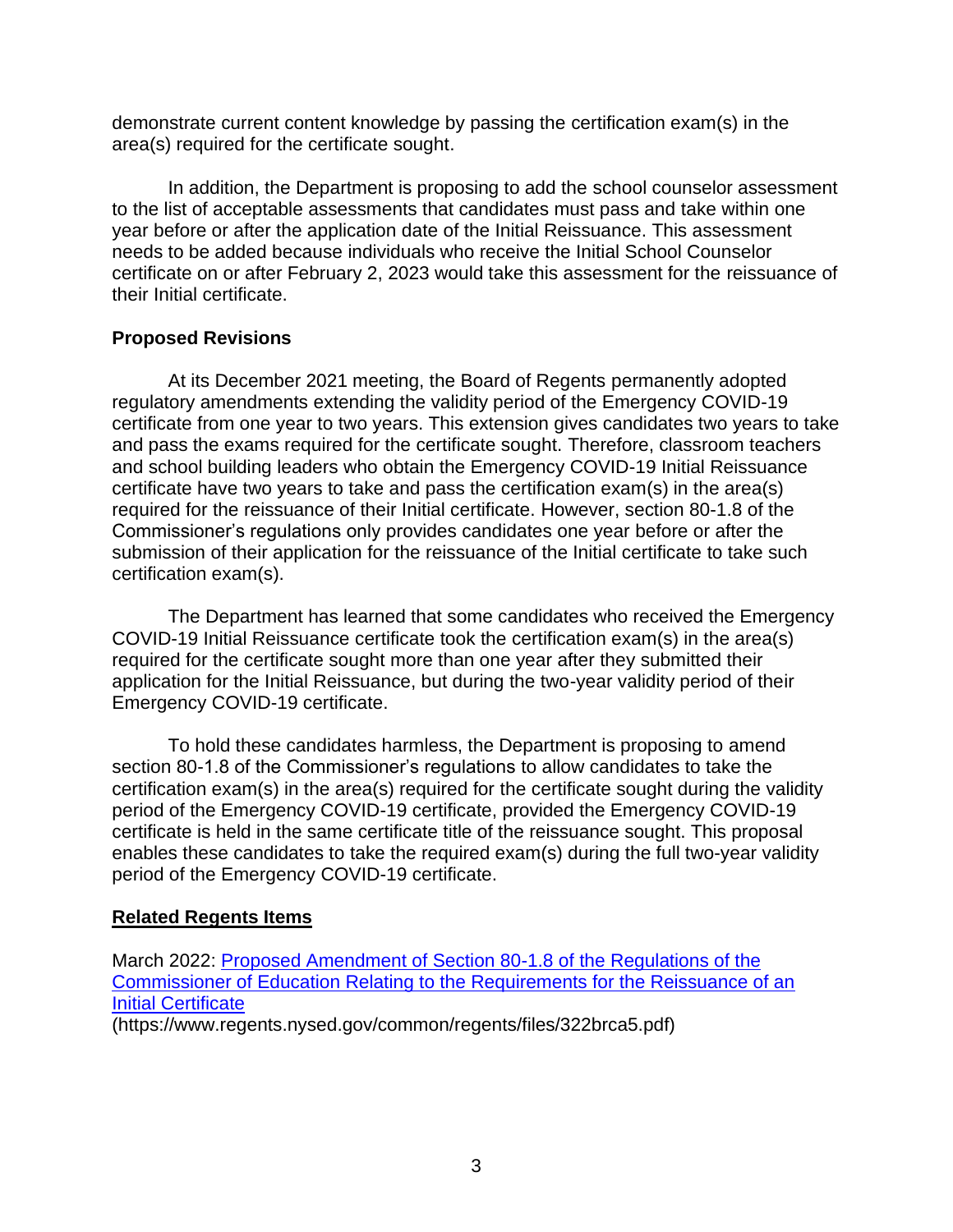January 2022: [Proposed Amendment to Section 80-1.8 of the Regulations of the](https://www.regents.nysed.gov/common/regents/files/122hea2.pdf)  [Commissioner of Education Relating to the Requirements for the Reissuance of an](https://www.regents.nysed.gov/common/regents/files/122hea2.pdf)  [Initial Certificate](https://www.regents.nysed.gov/common/regents/files/122hea2.pdf)

(https://www.regents.nysed.gov/common/regents/files/122hea2.pdf)

December 2021: [Proposed Amendment to Sections 52.21, 60.6, 61.19, 80-1.2, 80-3.7,](https://www.regents.nysed.gov/common/regents/files/1221brca4.pdf)  [100.1, 100.2, 100.4, 100.5, 100.6, 100.7, 100.19 and 151-1.3 and the addition of](https://www.regents.nysed.gov/common/regents/files/1221brca4.pdf)  [Section 80-5.27 to the Regulations of the Commissioner of Education Relating to](https://www.regents.nysed.gov/common/regents/files/1221brca4.pdf)  [Addressing the COVID-19 Crisis](https://www.regents.nysed.gov/common/regents/files/1221brca4.pdf)

(https://www.regents.nysed.gov/common/regents/files/1221brca4.pdf)

December 2021: [Proposed Amendment to Section 80-1.8 of the Regulations of the](https://www.regents.nysed.gov/common/regents/files/1221hed1.pdf)  [Commissioner of Education Relating to the Requirements for the Reissuance of an](https://www.regents.nysed.gov/common/regents/files/1221hed1.pdf)  [Initial Certificate](https://www.regents.nysed.gov/common/regents/files/1221hed1.pdf)

(https://www.regents.nysed.gov/common/regents/files/1221hed1.pdf)

December 2019: [Proposed Amendments to Sections 52.21, 57-2, 75.8, 80-1,](https://www.regents.nysed.gov/common/regents/files/1219brca3.pdf) 80-2, 80- [3, 80-5, 80-6, 90.18, 100.2, 100.13, 100.15, 100.17, 100.19, 151-1, 154-2, and 200.2 of](https://www.regents.nysed.gov/common/regents/files/1219brca3.pdf)  [the Regulations of the Commissioner of Education and 30-1, 30-2, and 30-3 of the](https://www.regents.nysed.gov/common/regents/files/1219brca3.pdf)  [Rules of the Board of Regents Relating to Professional Development Plans and Other](https://www.regents.nysed.gov/common/regents/files/1219brca3.pdf)  [Related Requirements for School Districts and BOCES](https://www.regents.nysed.gov/common/regents/files/1219brca3.pdf) (https://www.regents.nysed.gov/common/regents/files/1219brca3.pdf)

July 2019: [Proposed Amendments to Sections 52.21, 80-2.1 80-3.1, 80-3.11, 80-3.12](http://www.regents.nysed.gov/common/regents/files/719brca1.pdf)  [and 80-5.23 and the Titles of Subparts 80-](http://www.regents.nysed.gov/common/regents/files/719brca1.pdf) 2 and 80-3 of the Commissioner's [Regulations Relating to School Counseling Program Registration, School Counselor](http://www.regents.nysed.gov/common/regents/files/719brca1.pdf)  [Certification Requirements, and a One-Year Time Extension for Institutions of Higher](http://www.regents.nysed.gov/common/regents/files/719brca1.pdf)  [Education to Meet the New Program Registration Requirements](http://www.regents.nysed.gov/common/regents/files/719brca1.pdf) (http://www.regents.nysed.gov/common/regents/files/719brca1.pdf)

May 2017: [Proposed Amendment of Sections 52.21, 100.2\(j\) and Part 80 of the](https://www.regents.nysed.gov/common/regents/files/517brca14.pdf)  [Commissioner's Regulations Relating to School Counseling, Certification Requirements](https://www.regents.nysed.gov/common/regents/files/517brca14.pdf)  [for School Counselors and Program Registration Requirements for School Counseling](https://www.regents.nysed.gov/common/regents/files/517brca14.pdf)  [Preparation Programs](https://www.regents.nysed.gov/common/regents/files/517brca14.pdf)

(https://www.regents.nysed.gov/common/regents/files/517brca14.pdf)

April 2017: [Proposed Amendment of Sections 80-1.8 and 80-5.18 of the](https://www.regents.nysed.gov/common/regents/files/417brca1_0.pdf)  [Commissioner's Regulations Related to the Requirements for the Reissuance of an](https://www.regents.nysed.gov/common/regents/files/417brca1_0.pdf)  [Expired Initial Certificate and Requirements for a Supplementary Certificate](https://www.regents.nysed.gov/common/regents/files/417brca1_0.pdf) (https://www.regents.nysed.gov/common/regents/files/417brca1\_0.pdf)

January 2013: [Proposed Amendments to the Regulations of the Commissioner of](https://www.regents.nysed.gov/common/regents/files/113hea2%5B1%5D.pdf)  [Education Relating to Renewals of Provisional Certificates and Reissuances of Initial](https://www.regents.nysed.gov/common/regents/files/113hea2%5B1%5D.pdf)  **[Certificates](https://www.regents.nysed.gov/common/regents/files/113hea2%5B1%5D.pdf)** 

(https://www.regents.nysed.gov/common/regents/files/113hea2%5B1%5D.pdf)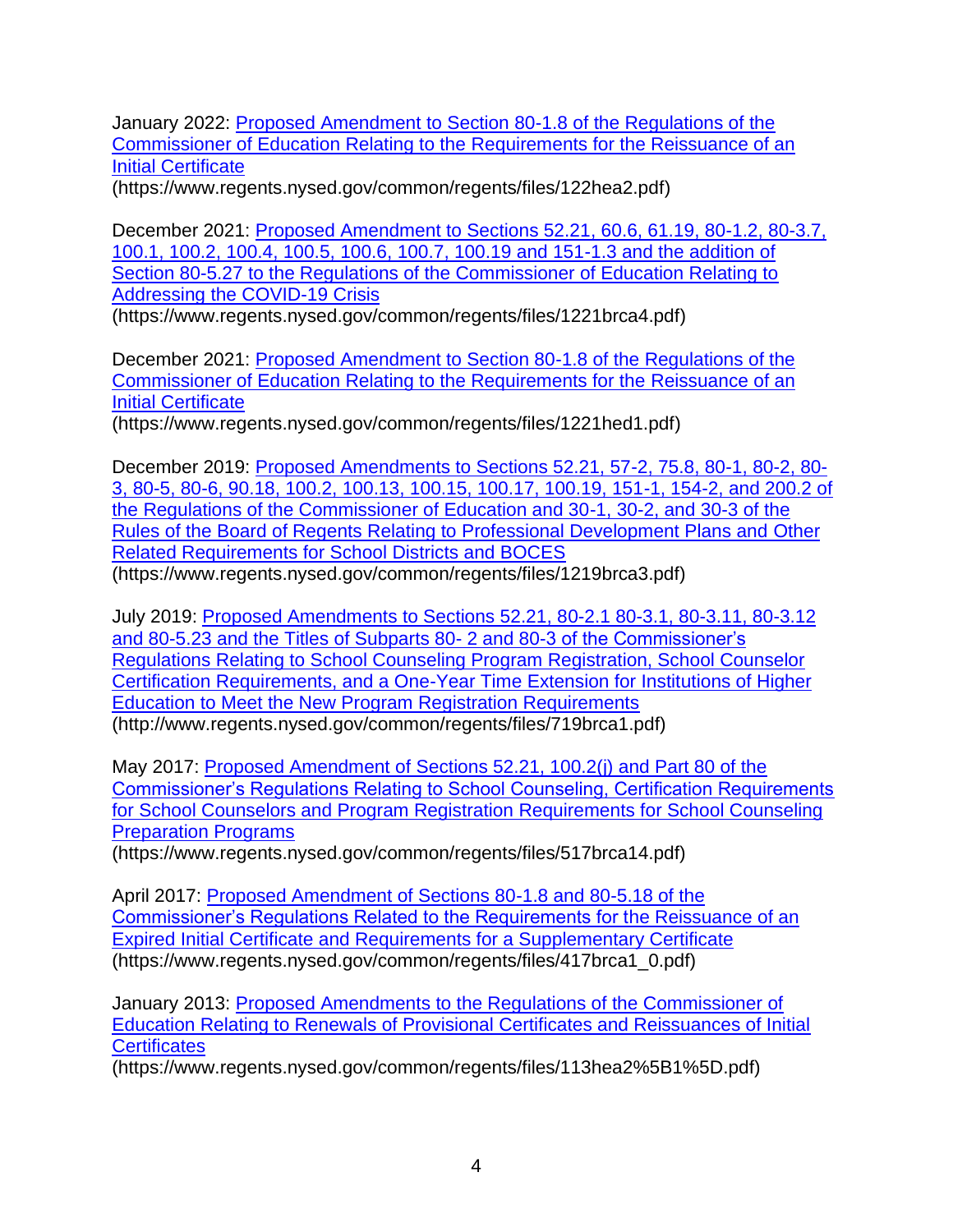## **Recommendation**

It is recommended that the Board of Regents take the following action:

VOTED: That section 80-1.8 of the Regulations of the Commissioner of Education be amended, as submitted, effective April 27, 2022.

### **Timetable for Implementation**

If adopted at the April 2022 meeting, the proposed amendment will become effective on April 27, 2022.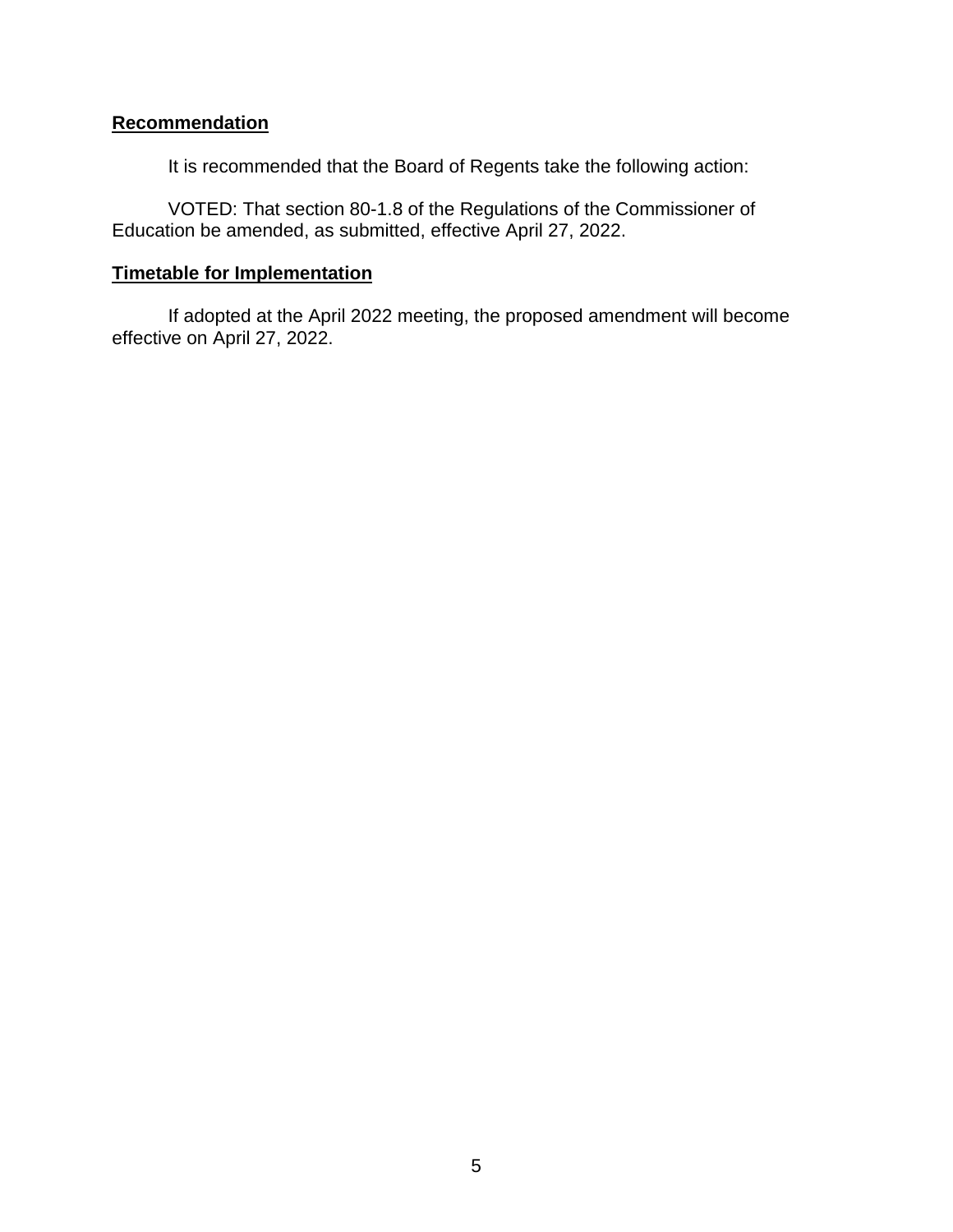#### **Attachment A**

# AMENDMENT TO THE REGULATIONS OF THE COMMISSIONER OF EDUCATION

Pursuant to sections 14, 101, 207, 208, 305, 308, 3001, 3004 and 3009 of the Education Law.

1. Subdivision (a) of section 80-1.8 of the Regulations of the Commissioner of Education shall be amended to read as follows:

(a) The holder of an initial certificate whose certificate has expired and who has not successfully completed three school years of [teaching] experience, or its equivalent, as is required for a professional certificate, shall be reissued an initial certificate on one occasion only, for a period of five years from the date of reissuance.

(1) Candidates applying for a reissuance shall [meet the requirements in the following paragraphs:

(i) The candidate shall have successfully completed 50 clock hours of acceptable continuing teacher and leader education (CTLE), professional learning (PL), and/or a combination thereof. Such PL and/or CTLE shall be completed within one year prior to the department's receipt of a completed application or within one year after the department's receipt of such completed application for the reissuance of the initial certificate. The definition of acceptable PL and the measurement of PL study shall be that defined in section 100.2(dd) of this Title and the definition of acceptable CTLE and the measurement of CTLE shall be that prescribed in Subpart 80-6 of this Part.

(ii) The candidate shall] submit evidence of having achieved a satisfactory level of performance on the New York State Teacher Certification Examination content specialty test(s) in the area required for the certificate sought [or, where applicable], the

6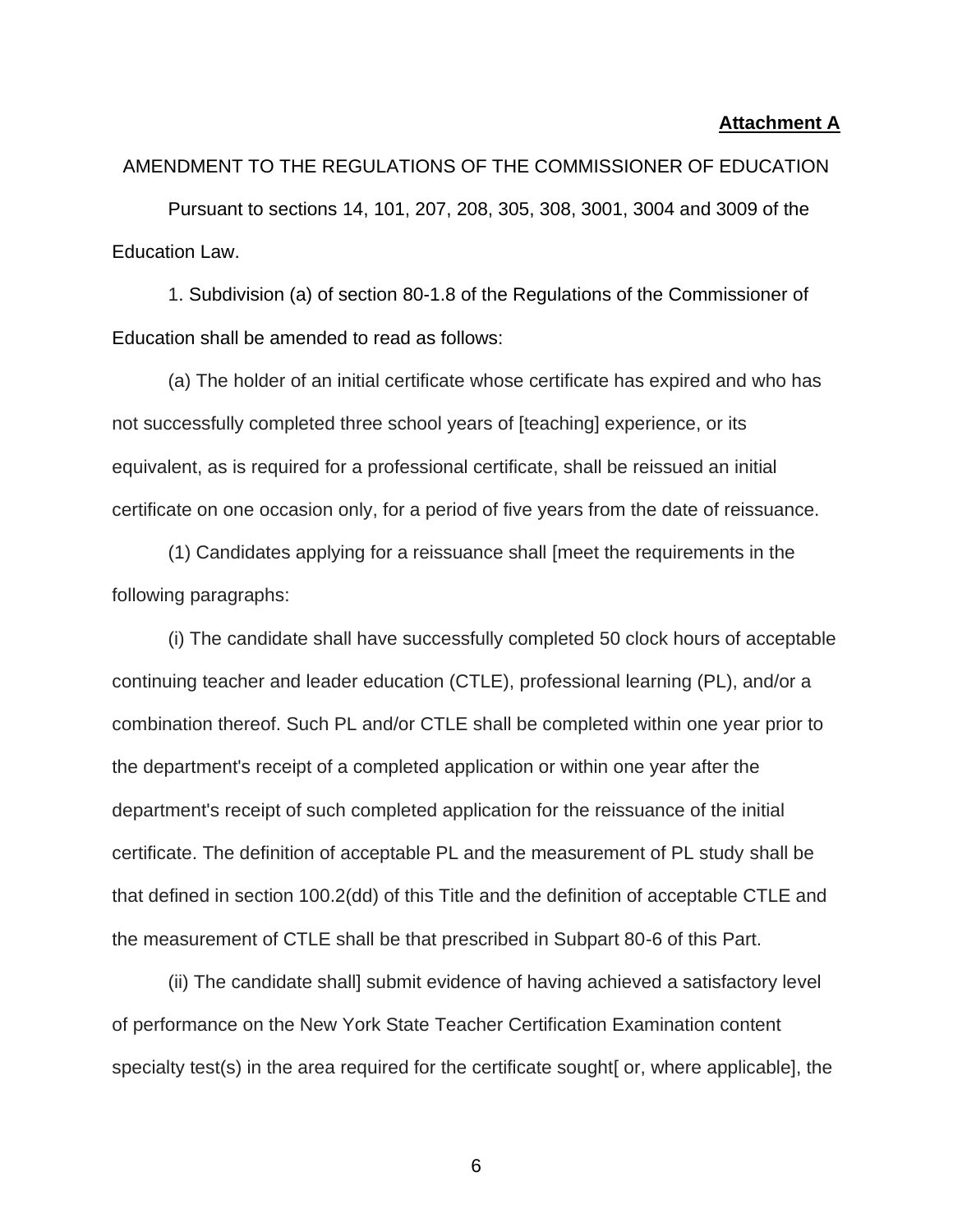New York State assessment [for school building leadership] required for a certificate as a school building leader, or the New York State assessment required for a certificate as a school counselor, which shall be taken within one year prior to or one year after the department's receipt of a completed application [or within one year after the department's receipt of such completed application] for the reissuance of the initial certificate or during the validity period of the Emergency COVID-19 certificate, provided such certificate is held in the same certificate title of the reissuance sought.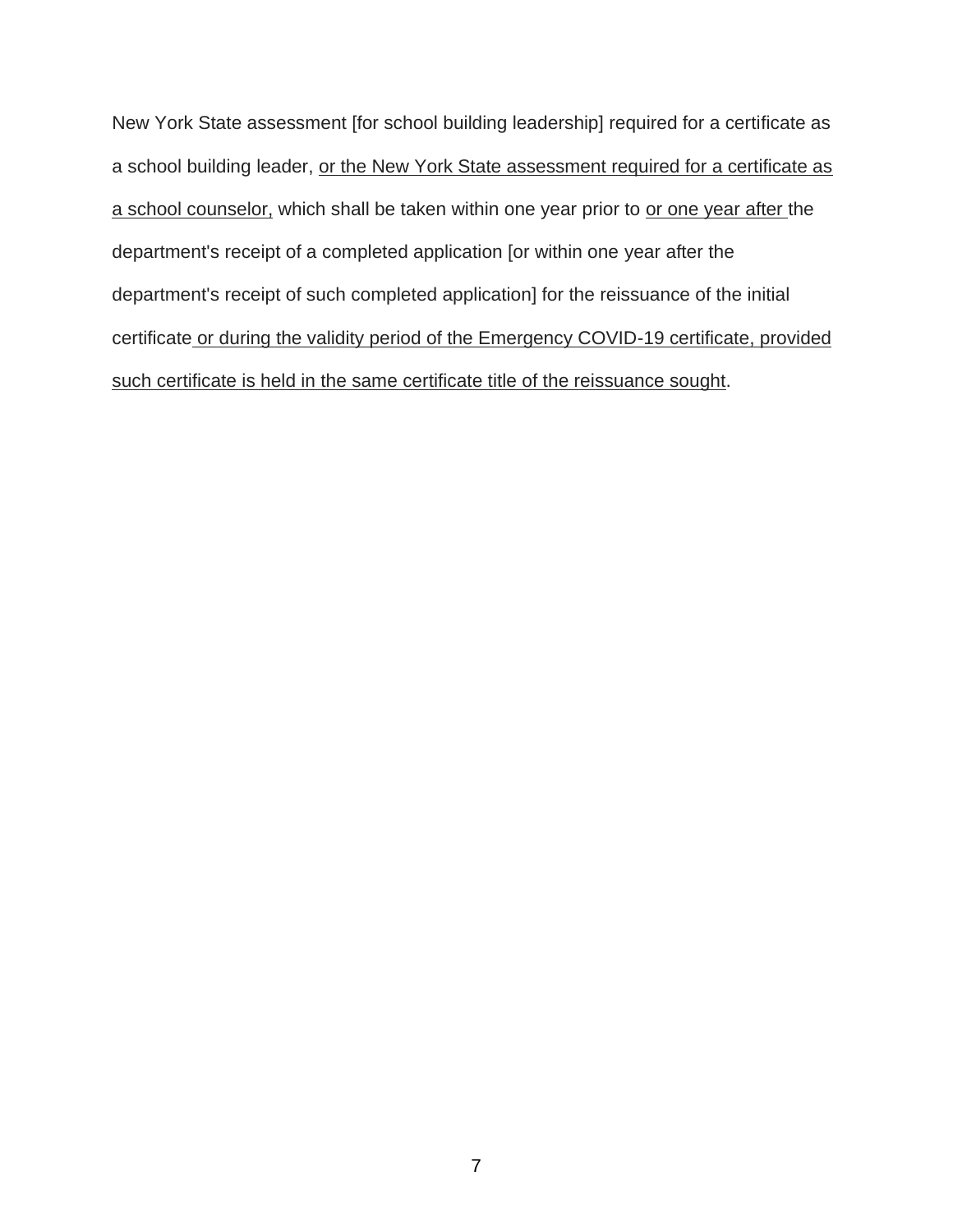#### **Attachment B**

#### ASSESSMENT OF PUBLIC COMMENT

Since publication of the Notice of Proposed Rule Making in the State Register on December 29, 2021, the State Education Department (Department) received the following comment on the proposed amendment:

1. COMMENT: Two commenters support the proposal to remove the requirement of completing 50 clock hours of continuing teacher and leader education (CTLE) and/or professional learning to obtain a reissuance of an Initial certificate. One commenter points out that applicants for a reissuance of an Initial certificate are individuals who have been unable to complete the requirements for the Professional certificate prior to their Initial certificate expiring and are not career changers; thus, their path to teaching was merely interrupted by life circumstances. The commenter states that this proposal removes a barrier for otherwise qualified teachers to re-enter the workforce and increases the applicant pool for currently vacant teaching positions; they further note that applicants for a reissuance must still demonstrate their command of their content area by fulfilling the requirement to successfully retake the content specialty test in their certificate area.

Another commenter explains that the proposed amendment is intended to provide flexibility for persons who were unable to meet certain requirements and the required 50 CTLE hours is not consistent with requirements to obtain an Initial certificate, only for a reissuance. Further, the commenter notes that obtaining the CTLE hours was challenging for persons wishing to obtain a reissuance, as they did not have

8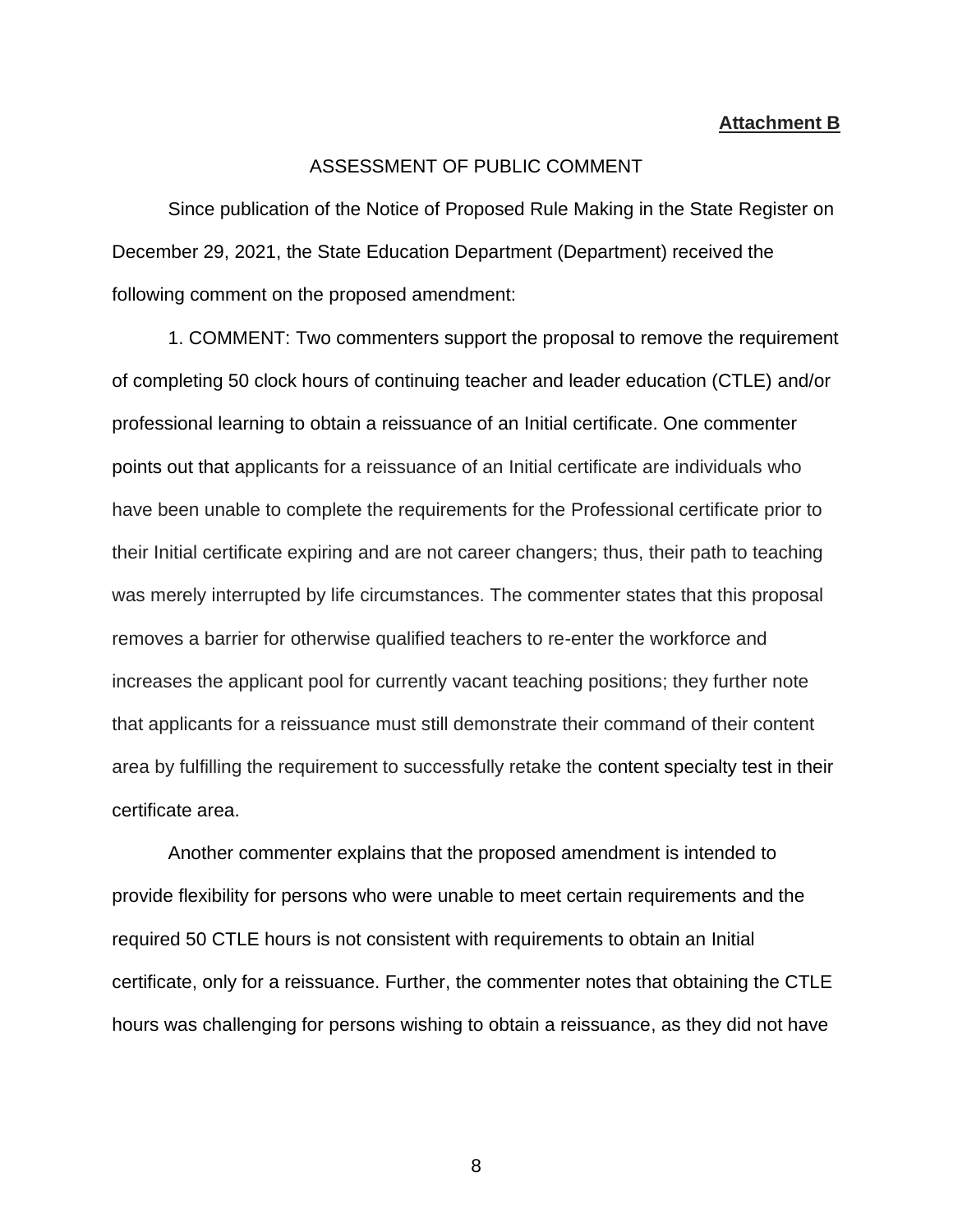the same access to courses leading to CTLE hours as did persons who were practicing in school districts.

DEPARTMENT RESPONSE: The comments are supportive of the proposed rule; therefore, no changes are necessary.

2. COMMENT: A commenter supports the proposed regulatory amendment, stating that if one is not employed by a school, CTLE can be costly and reflect available options, rather than a systematic or focused approach. The commenter notes that the spirit of the current Initial Reissuance regulation is to ensure that well prepared and highly effective teachers are instructing New York's children and suggests that these teachers no longer be required to re-take certification exams they have already successfully completed. The commenter instead proposes a longer extension period. Additionally, the commenter opines that a lack of full-time employment does not necessarily reduce content knowledge and the removal of the CTLE requirement will still meet the spirit of the regulation and remove barriers for those who need additional time to secure three years of full-time employment.

DEPARTMENT RESPONSE: The requirement that candidates pass the certification exam(s) in the area(s) required for the certificate sought within one year before or after the application date of the Initial Reissuance ensures that candidates who have not been able to complete at least three years of acceptable experience (or its equivalent) as classroom teachers and school building leaders have the current content knowledge needed for the position. This knowledge may have diminished if an individual did not practice in the position during the entirety of the five-year validity period of their Initial certificate. While the commenter notes that a lack of full-time

9